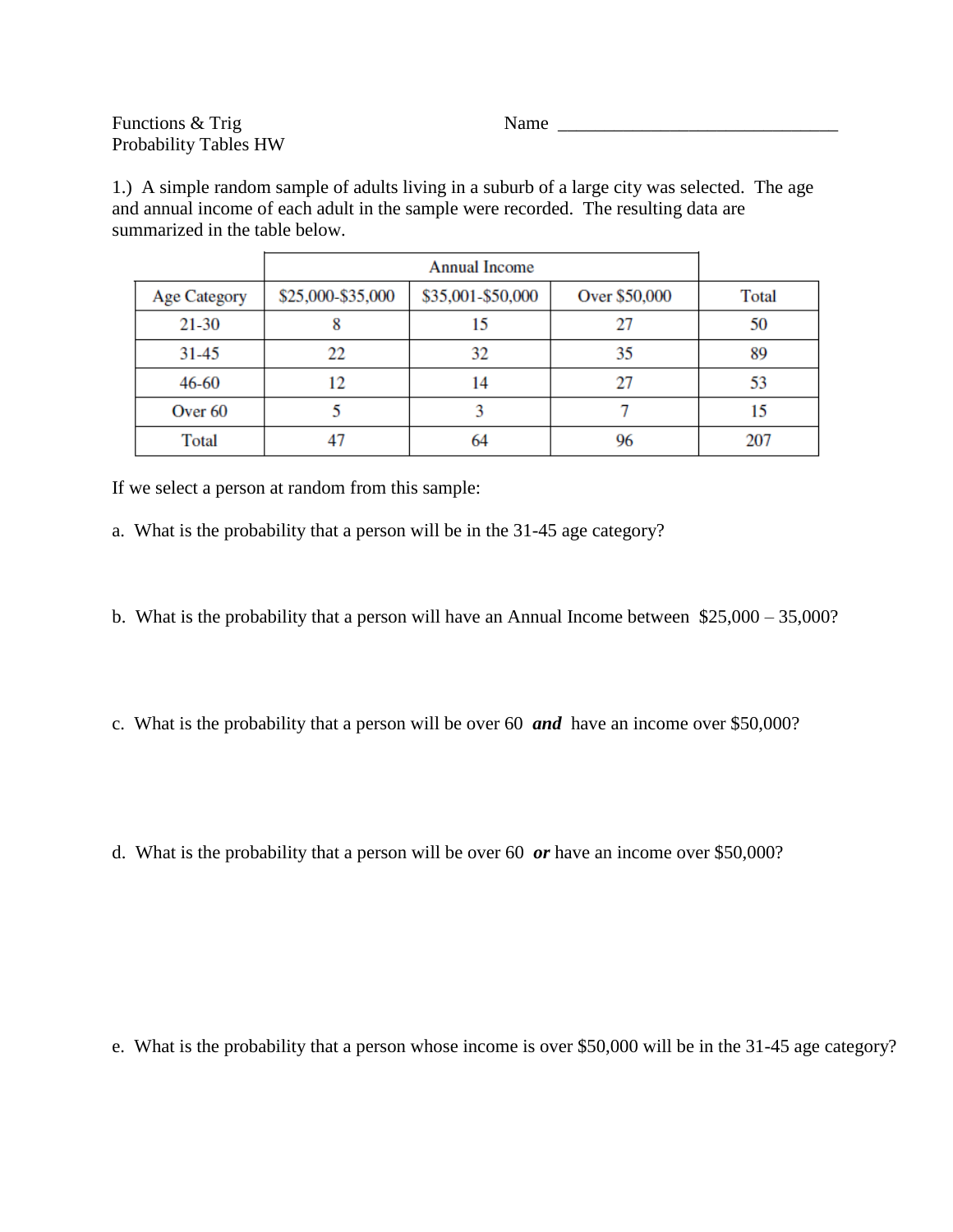2.) A random survey of students at State College were asked about their birth order (first/only child , second child, etc.) and which major they declared.

|                 |     | Only child/First child Second child or later   TOTAL |     |
|-----------------|-----|------------------------------------------------------|-----|
| Math & Sciences | 34  | 23                                                   | 57  |
| Arts            | 52  |                                                      | 93  |
| Human Ecology   |     | 28                                                   | 43  |
| Other           |     | 18                                                   | 30  |
| <b>TOTAL</b>    | 113 | 110                                                  | 223 |

Suppose we select a student at from this sample:

- a. What is the probability we select a Human Ecology student?
- b. What is the probability we select a "only child/first-child" student?
- c. What is the probability that the person is "only child/first-child" *and* a Human Ecology student?
- d. What is the probability that the person is "only child/first-child" *or* a Human Ecology student?

- e. Given that the student is a second child or later, what is the probability they are a Math & Sciences student?
- f. Among the Math & Sciences students, what's the probability a student was a second child or later?
- g. What is the probability that an Arts student is a "only child/first-child?